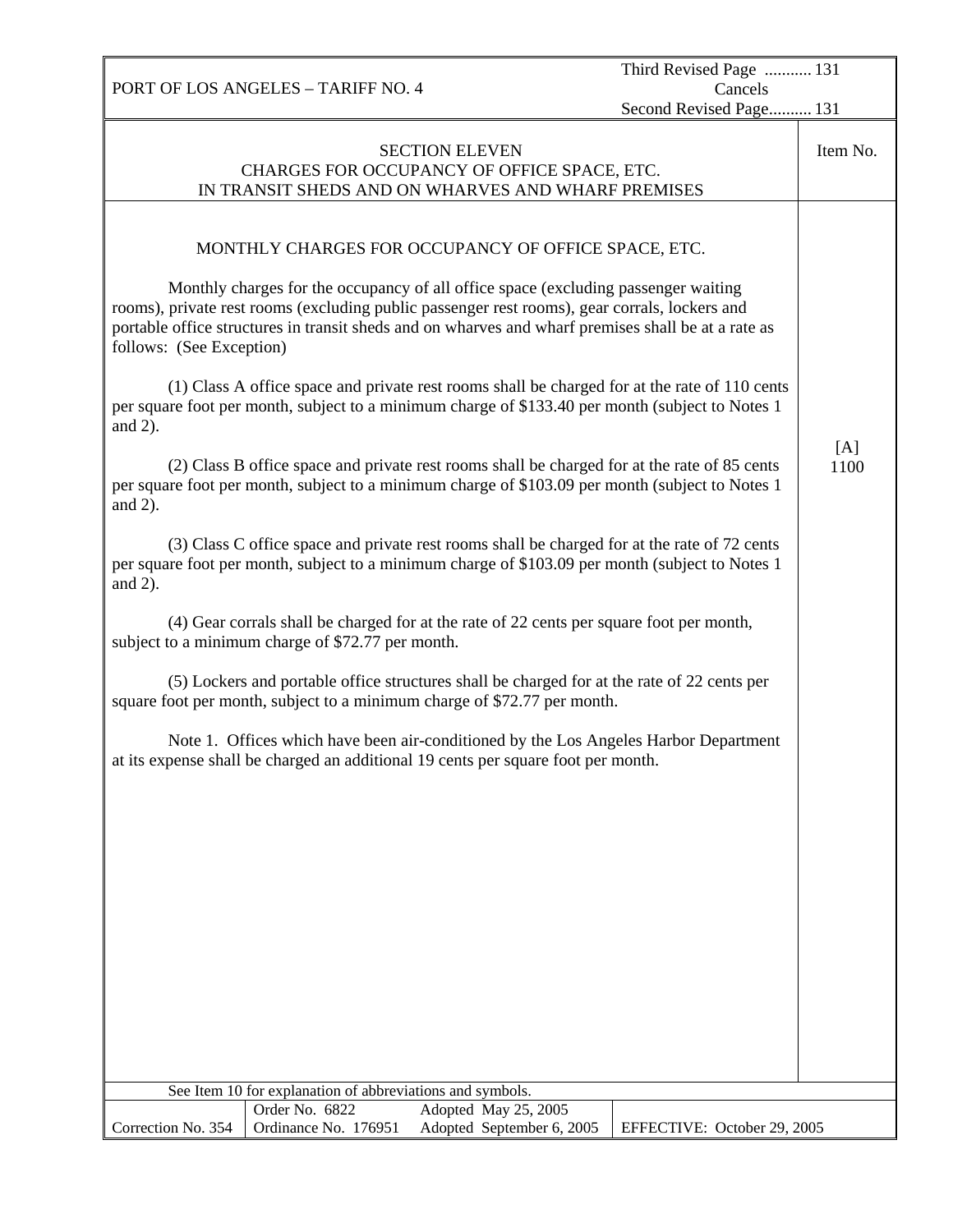PORT OF LOS ANGELES – TARIFF NO. 4 Original Page...................... 132

| <b>SECTION ELEVEN - Continued</b><br>CHARGES FOR OCCUPANCY OF OFFICE SPACE, ETC., IN TRANSIT<br>SHEDS AND ON WHARVES AND WHARF PREMISES -- Continued                                                                                                                                                                                                                                                                                                                                                                                                                                                                                                                                                                                                                                                                                                                                                                                                                                                                     | Item No.        |
|--------------------------------------------------------------------------------------------------------------------------------------------------------------------------------------------------------------------------------------------------------------------------------------------------------------------------------------------------------------------------------------------------------------------------------------------------------------------------------------------------------------------------------------------------------------------------------------------------------------------------------------------------------------------------------------------------------------------------------------------------------------------------------------------------------------------------------------------------------------------------------------------------------------------------------------------------------------------------------------------------------------------------|-----------------|
| MONTHLY CHARGES FOR OCCUPANCY OF OFFICE SPACE, ETC. -- Continued<br>Note 2. Offices and private rest rooms are classified as follows at the named berths but<br>may be reclassified or such other berths may be designated at the discretion of the Executive<br>Director.<br>Class A - Berths 55, 93 A & B, 95-96, 127, 179 (rear), 208-209, 219 (rear).<br>Class B - Berths 131, 143, 200-A.<br>Class C - Berths 54, 57, 60, 144, 153-155, 177-179, 180-181, 222-223.<br>Exception - The Board of Harbor Commissioners may establish office rental rates at other<br>than tariff rates if office space is included in a separate permit or agreement approved by the<br>Board.                                                                                                                                                                                                                                                                                                                                         | 1100<br>(Cont.) |
| DAILY CHARGES FOR OCCUPANCY OF OFFICE SPACE, ETC.<br>Daily charges for occupancy of office space, waiting rooms (excluding passenger waiting<br>rooms), and private rest rooms (excluding public passenger rest rooms), shall be computed at 10%<br>of the monthly charges as shown in Item No. 1100.<br>Charges for gear corrals, lockers and portable office structures in transit sheds or on<br>wharves shall be based on rates shown in Item 1100.<br>Charges assessed and payable under this item shall be paid to the Board; provided, that<br>charges assessed under this item for space which has been subassigned (which can be<br>accomplished only with the prior written approval thereof by the Executive Director) to a<br>subassignee shall accrue to and be collected by the original assignee, except that charges in any<br>calendar month in excess of the monthly charges provided for herein for such space shall accrue to<br>and be paid to the Board upon collection by such original assignee. | 1110            |
| See Item 10 for explanation of abbreviations and symbols.<br>Order No. 5837<br>Adopted July 12, 1989<br>Ordinance No. 165789<br>Adopted April 10, 1990<br>EFFECTIVE: July 1, 1990                                                                                                                                                                                                                                                                                                                                                                                                                                                                                                                                                                                                                                                                                                                                                                                                                                        |                 |